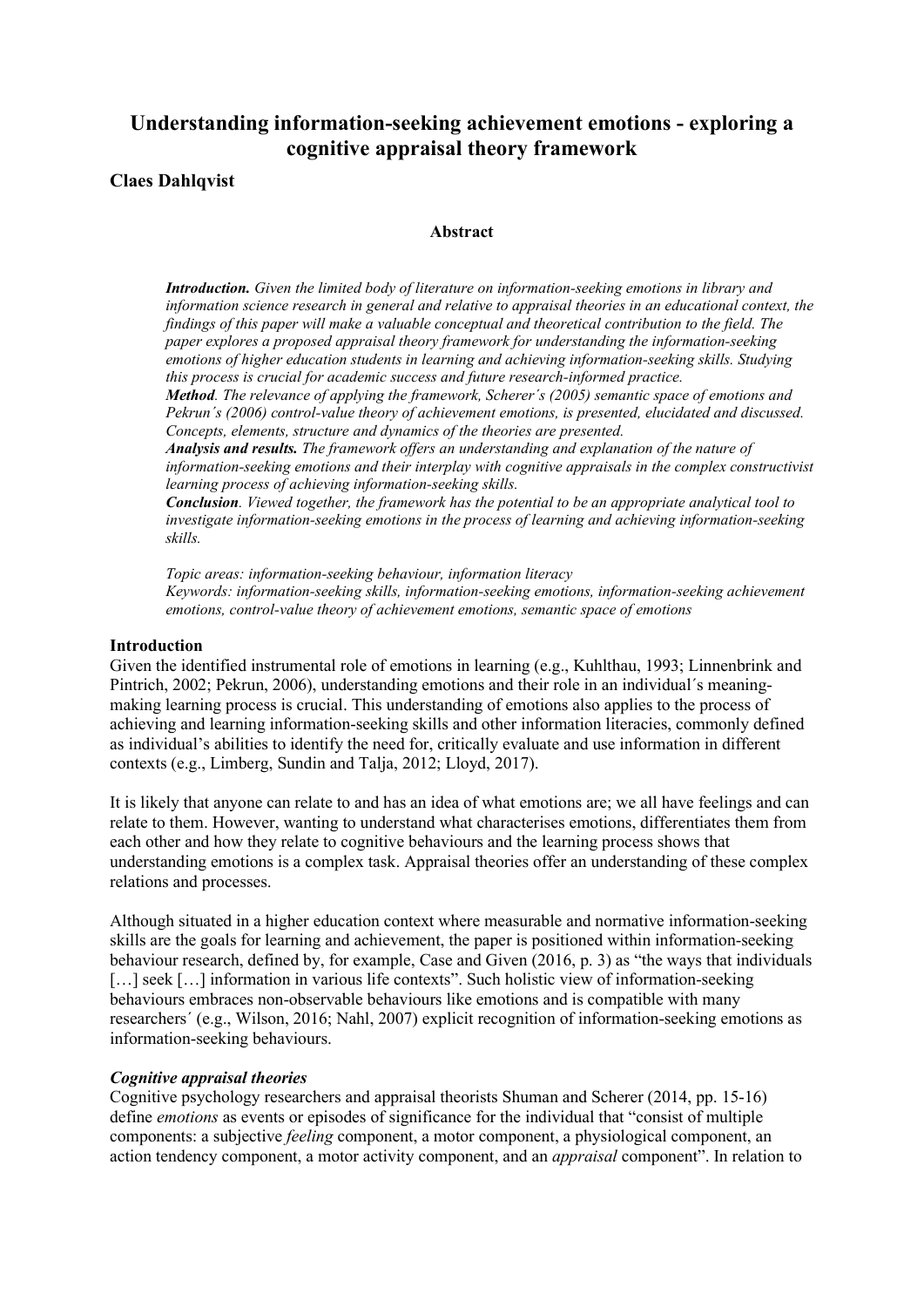information seeking, such multiple-component events are defined herein as information-seeking emotions.

Since the 1950s, social science researchers have acknowledged a cognitive appraisal component as a fundamental part of emotions. All major theories of emotions acknowledge an appraisal component; however, appraisal theories suggest that emotions are driven by cognitive appraisals, and other components of emotions are affected by these appraisals. Changes in appraisals impact other emotional components in a constant process of interactions. The extent to which emotions contribute to the individual´s well-being – pleasant or unpleasant – is appraised. If the emotion is negative or unpleasant, further appraisal occurs, eliciting more complex and multi-dimensional emotional states (Ellsworth and Scherer, 2003; Lazarus and Smith, 1988; Shuman and Scherer, 2014).

Since cognitive appraisal theories explain an individual´s complex affective and cognitive meaningmaking relations and processes, they are compatible with a cognitive constructivist meta-theoretical perspective (Kuhlthau, 1993; Talja et al., 2005). In a learning context, the perspective means that learning is a process of constructing meaning from past and present cognitive and emotional experiences. Being aware of and targeting the cognitive appraisals and emotions in this process have potential for learning designs and support structures that are beneficial for and promote students´ learning (Pekrun, 2006).

# *Literature review*

Researchers (e.g., Dahlqvist, 2021a, 2021b; Krakowska, 2020; Lopatovska and Arapakis, 2011; Savolainen, 2015a, 2015b) have identified gaps regarding library and information science research on information-seeking emotions. This is not the place for an extensive review of existing research, but some overviews should be mentioned for further exploration. Lopatovska and Arapakis (2011) offer a library and information science literature review focusing on information systems, information retrieval and human-computer interaction. Theories of emotions applied are categorised after approach (cognitive and somatic) and emotional structure and manifestation (discrete and continuous).

Nahl (2007) provides an overview of information behaviour research areas studying the role of emotions and affective phenomena: cognitive science, affect control studies, affective neuroscience and affective computing and human-computer interaction emotions. In a more recent review (Krakowska, 2020), information behaviour studies exploring affective factors are categorised (e.g., information searching, information seeking, information activities). Kuhlthau´s (1993) groundbreaking information search process model is one of the categories, the most cited work on emotions in the information-seeking behaviour literature. It is also one of the few studies of information-seeking emotions in the cognitive constructivist learning process in educational contexts.

Theoretical contributions built on appraisal theories in information-seeking behaviour research are even more limited. Nahl (2005a; 2005b) stands out with her affective load theory (although not explicitly referring to its components as cognitive appraisals), the basis for the development of the social-biological information technology model (2007). Experienced *uncertainty* and *time pressure* are identified cognitive appraisals that determine emotions, which in turn impact cognitive processes. Savolainen's conceptual papers also offer theoretical insights, drawing on appraisal theories. In a review, Savolainen (2016) analyses information-seeking activities through an appraisal theory lens, where negative appraisals of sources are found to determine affective barriers. Cognitive appraisals and emotions in Kuhlthau's information search process model are briefly discussed solely in one study (Savolainen, 2015a) and in more detail compared to Nahl´s (2007) social-biological information technology model in another (Savolainen, 2015b). In terms of appraisal concepts, levels of *uncertainty* are identified as the primary cognitive appraisal that interplay with affective factors in the models.

Although recognised as instrumental for learning and academic success, studies of emotions in educational research have been neglected to a large extent. Researchers (e.g., Pekrun, 2019; Pekrun and Linnenbrink-Garcia, 2014) have identified that studies have started to increase over the last 30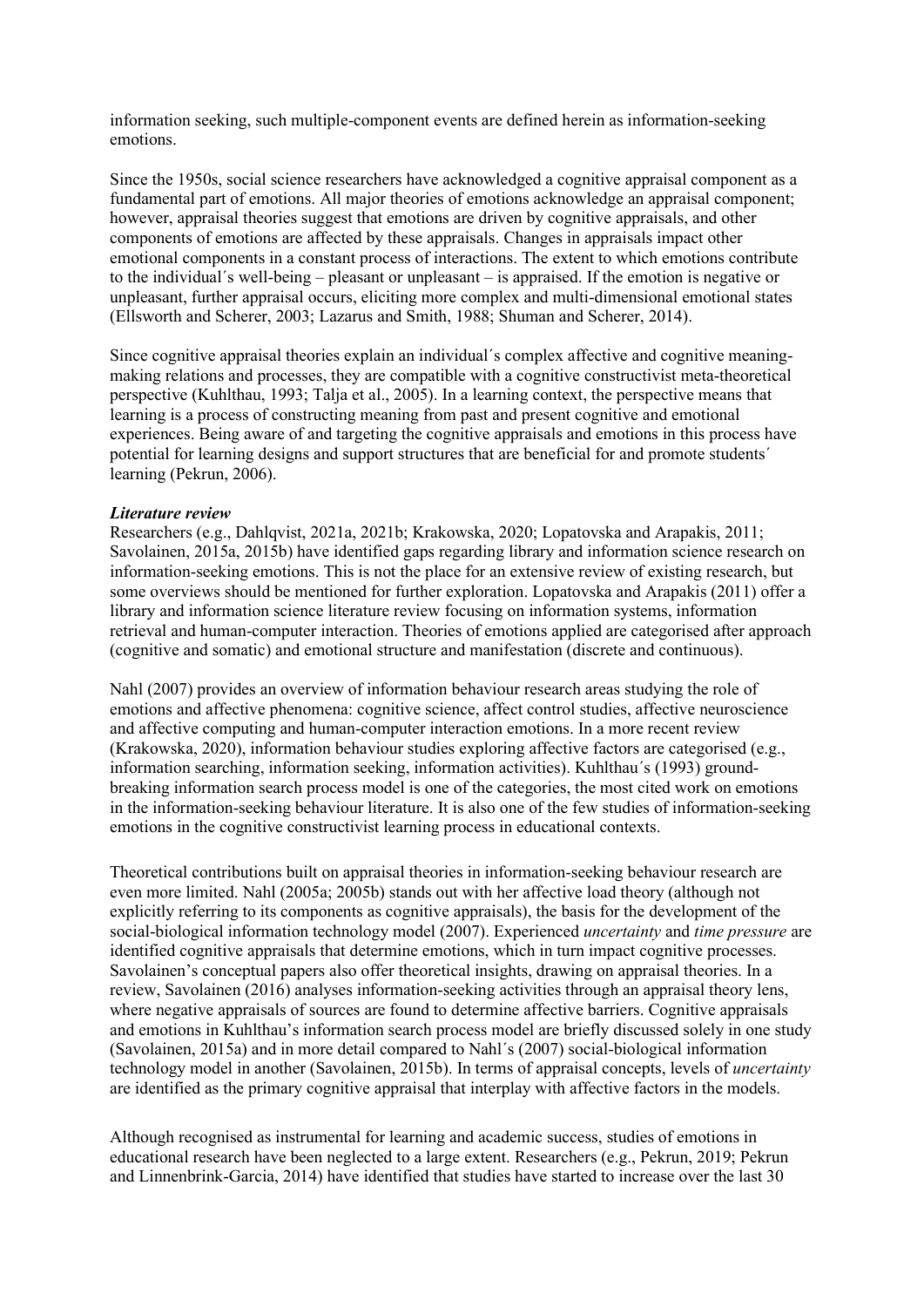years, especially regarding learning in higher education and from an educational psychology perspective. Two handbooks (*Emotion in education*, 2007; *International handbook of emotions in education*, 2014) are indicative of this growing attention as well as prominent appraisal theoretical contributions, among which, Linnenbrink and Pintrich´s (2002) *Asymmetrical bidirectional model* and Pekrun´s (2006) *Control-value theory of achievement emotions* stand out as frequently cited and applied.

# *A cognitive appraisal theory framework*

A cognitive appraisal theory framework is presented in the paper: the semantic space of emotions and control-value theory of achievement emotions. The relevance of applying the framework to understand cognitive appraisals and emotions in the process of learning and achieving information-seeking skills is elucidated and discussed. In the following, the theoretical framework is presented. Next, the framework is discussed relative to previous literature and an information-seeking skills learning and achievement context.

It is hoped that the findings of this paper will make a valuable contribution to the limited body of literature on information-seeking emotions in library and information science in general and information-seeking behaviour research in particular. To the author's knowledge, the semantic space of emotions and control-value theory of achievement together as a framework has not been previously applied in information-seeking behaviour research.

# **The semantic space of emotions**

Scherer (2005) proposes that an individual´s natural language expressions of emotions, the subjective *feeling* component, is the best and most accurate way to capture the variety and nuances of emotions. These expressions of feelings have led to the development of the Geneva affect label coder (p. 714- 715), an instrument for identifying and categorising feelings as expressed in different languages. In English, the coder consists of 36 affect categories or labels aiming to capture the central meaning of a large and heterogeneous number of feelings expressions (established words as well as informal words and metaphors). Each expression (indexed as words or word stems) is coded with an affect label, and close-related expressions can be found in each category. For example, the feelings expressions *jitter\*, nervous\*, wary\** and *worry\** have the affect label category *anxiety.*

To fully understand these feelings from an appraisal theory perspective, Scherer (2005) suggests that two appraisal dimensions are integrated in Russell's (1980) classical two-dimensional circumplex model of emotion (valence: negative-positive; intensity: calm-arousal). By adding appraisals of control (low-high) and goal expectancy/coping potential (conducive- obstructive), four characteristics describe the emotions in the model, called the semantic space of emotions (see Figure 1.) Thus, an appraisal theory-derived and more nuanced understanding of the complex nature of emotions is provided.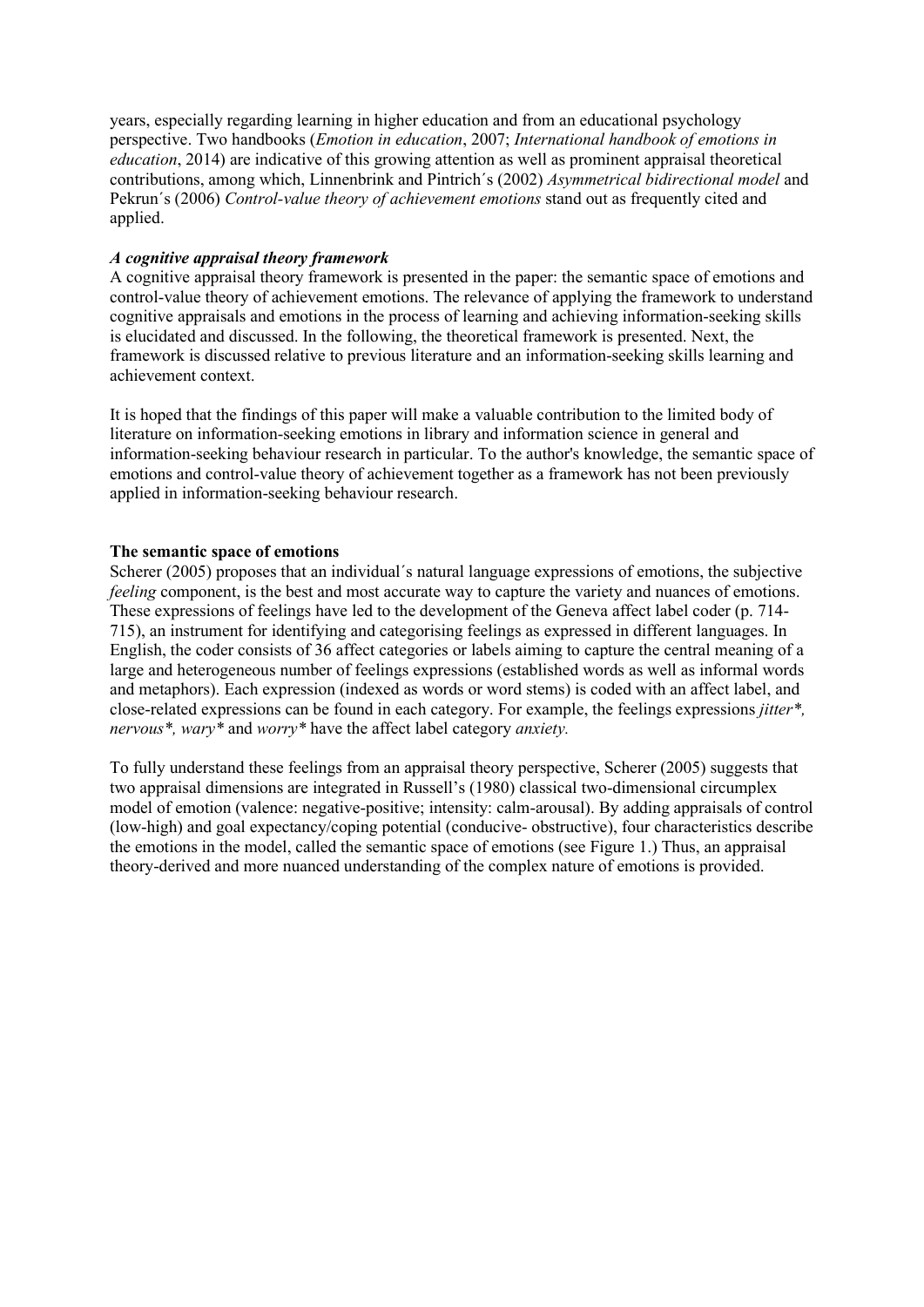**Figure 1: Adapted and modified from Scherer´s (2005, p. 720) semantic space of emotions**



## **The control-value theory of achievement emotions**

The control-value theory of achievement emotions (Pekrun, 2006), with some modifications (Pekrun, 2007; Pekrun and Perry, 2014), provides an integrated theoretical approach (e.g., personality, motivational and expectancy theories) for the understanding of emotions in the learning or achievement process. The basic assumption of the theory is that emotions have a fundamental impact on the process of learning and achievement. Another assumption is that this process involves certain emotions tied to formal achievement goals that otherwise would not be present. A third assumption is that these achievement emotions result from control and value appraisals, types of appraisals that are considered the most important in a learning and achievement context. Specific structures of relationships and interplay between these appraisals are posited to determine specific achievement emotions.

Pekrun and Perry (2014, p. 121) define achievement emotions as "affective arousal that is tied directly to achievement activities (e.g., studying) or achievement outcomes (success and failure)". Thus, achievement emotions have a different focus: activity and outcome. Achievement activity emotions are related to achievement activities, and the attentional focus is on the action. Achievement outcome emotions are experienced when the focus is directed towards a future expected (prospective) or past experienced (retrospective) outcome.

Integrated with the valence (positive-negative) and intensity (arousal/activating, calm/deactivation) dimensions in Russell´s (1980) circumplex model, a three-dimensional taxonomy of achievement emotions is provided (see Table 1).

| <b>Object focus</b> | Positive, pleasant emotion |                     | <b>Negative, unpleasant emotion</b> |                          |
|---------------------|----------------------------|---------------------|-------------------------------------|--------------------------|
| Activity            | <b>Activating</b>          | <b>Deactivating</b> | <b>Activating</b>                   | <b>Deactivating</b>      |
|                     | Enjoyment                  | Relaxation          | Anger, Frustration                  | <b>Boredom</b>           |
| <b>Outcome</b>      | Joy, Hope, Pride,          | Contentment,        | Anxiety, Shame                      | Sadness, Disappointment, |
|                     | Gratitude                  | Relief              | Anger                               | Hopelessness             |

**Table 1: Adapted from Pekrun, Frenzel, Goetz and Perry´s (2007) three-dimensional taxonomy of achievement emotions**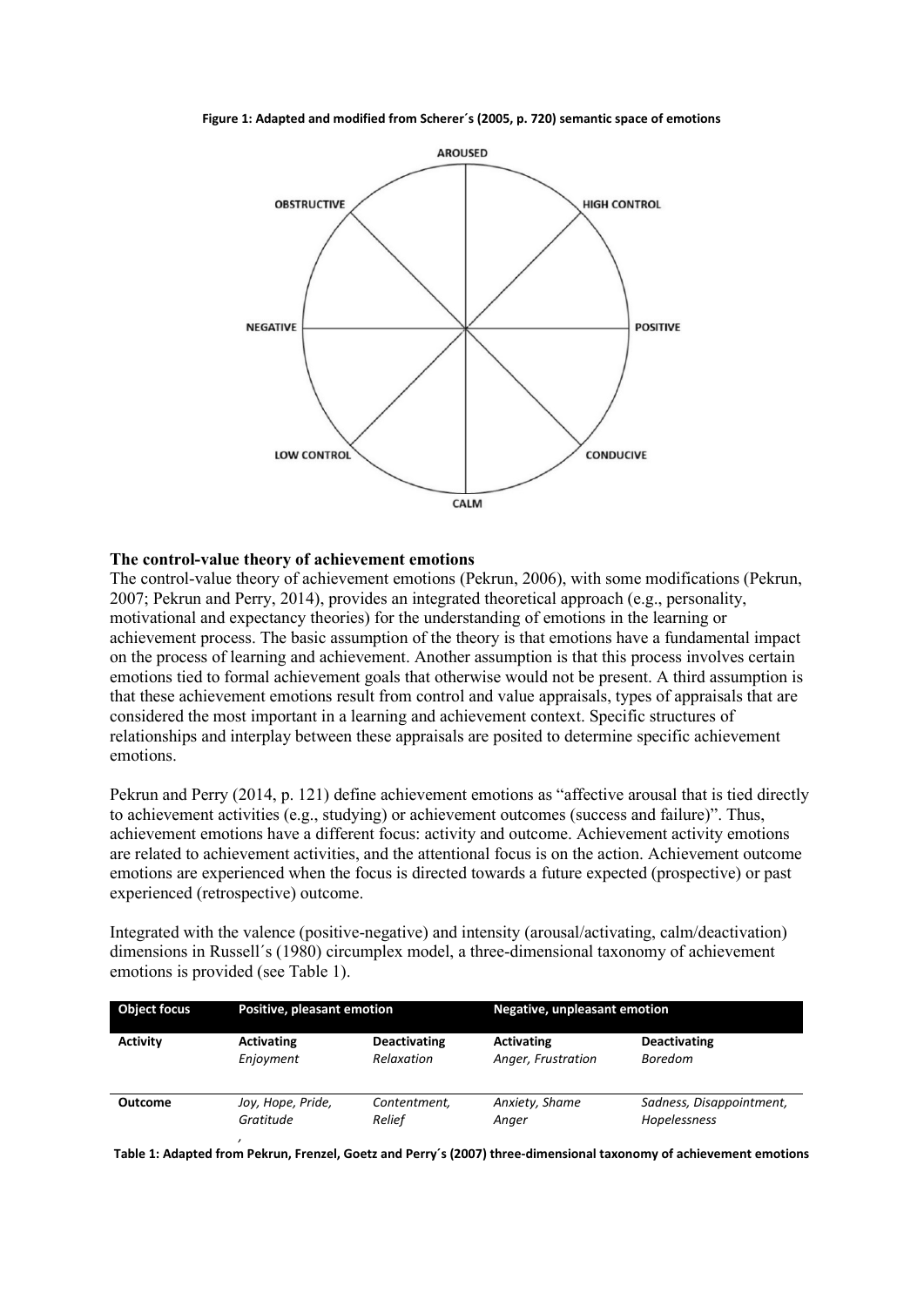# *Control and value appraisals*

Achievement emotions are posited to be functions of specific structures of individuals´ perceived control (future and past) and subjective values (positive-negative) regarding activities and outcomes. If any appraisals are missing, no emotion will be triggered. There are three types of value appraisals. Intrinsic values refer to the importance experienced through performing activities and achieving the outcomes regardless of external factors. If the perceived importance is induced by external factors such as getting grades necessary for a future profession, values are extrinsic. A third type of value appraisal concerns values of expected or experienced outcomes, positive (success) or negative (failure). Depending on the type of achievement emotion – prospective outcome, retrospective outcome or activity – control and value have different functions and importance.

# *Achievement emotions*

For *prospective outcome emotions*, positive (success) and negative (failure) value appraisals of expected outcome interplay with control appraisals of the expected outcome on different levels. Together, they elicit specific emotions (See Table 2).

|                         | <b>Cognitive appraisal</b>      | <b>Cognitive appraisal</b>        |                                                |
|-------------------------|---------------------------------|-----------------------------------|------------------------------------------------|
| <b>Object focus</b>     | <b>Outcome-value expectancy</b> | <b>Outcome-control expectancy</b> | <b>Emotions</b>                                |
| Outcome,<br>prospective | Positive - success              | High<br>Medium<br>Low             | Anticipatory joy<br>Hope<br>Hopelessness       |
|                         | Negative - failure              | High<br>Medium<br>Low             | Anticipatory relief<br>Anxiety<br>Hopelessness |

## **Table 2: Prospective outcome emotions and their cognitive appraisals. Adapted from Pekrun (2006, p. 320)**

*Retrospective outcome emotions* (see Table 3) are experienced after the achievement of learning outcomes. The emotion experienced is a combined product of positive (success) and negative (failure) experienced values and causes of controllability.

| <b>Cognitive appraisal</b>    | <b>Cognitive appraisal</b> |                 |
|-------------------------------|----------------------------|-----------------|
| <b>Achieved value outcome</b> | <b>Causes of control</b>   | <b>Emotions</b> |
| Positive - Success            | Irrelevant                 | Jov             |
|                               | Self                       | Pride           |
|                               | Other                      | Gratitude       |
| Negative - Failure            | Irrelevant                 | Sadness         |
|                               | Self                       | <b>Shame</b>    |
|                               | Other                      | Anger           |
|                               |                            |                 |

**Table 3: Retrospective outcome emotions and their cognitive appraisals. Adapted from Pekrun (2006, p. 320)**

*Activity emotions* (see Table 4) are tied to the activity itself. Specific emotions are functions of the expected ability to control actions and the perceived importance of performing the activities or their subjective intrinsic values.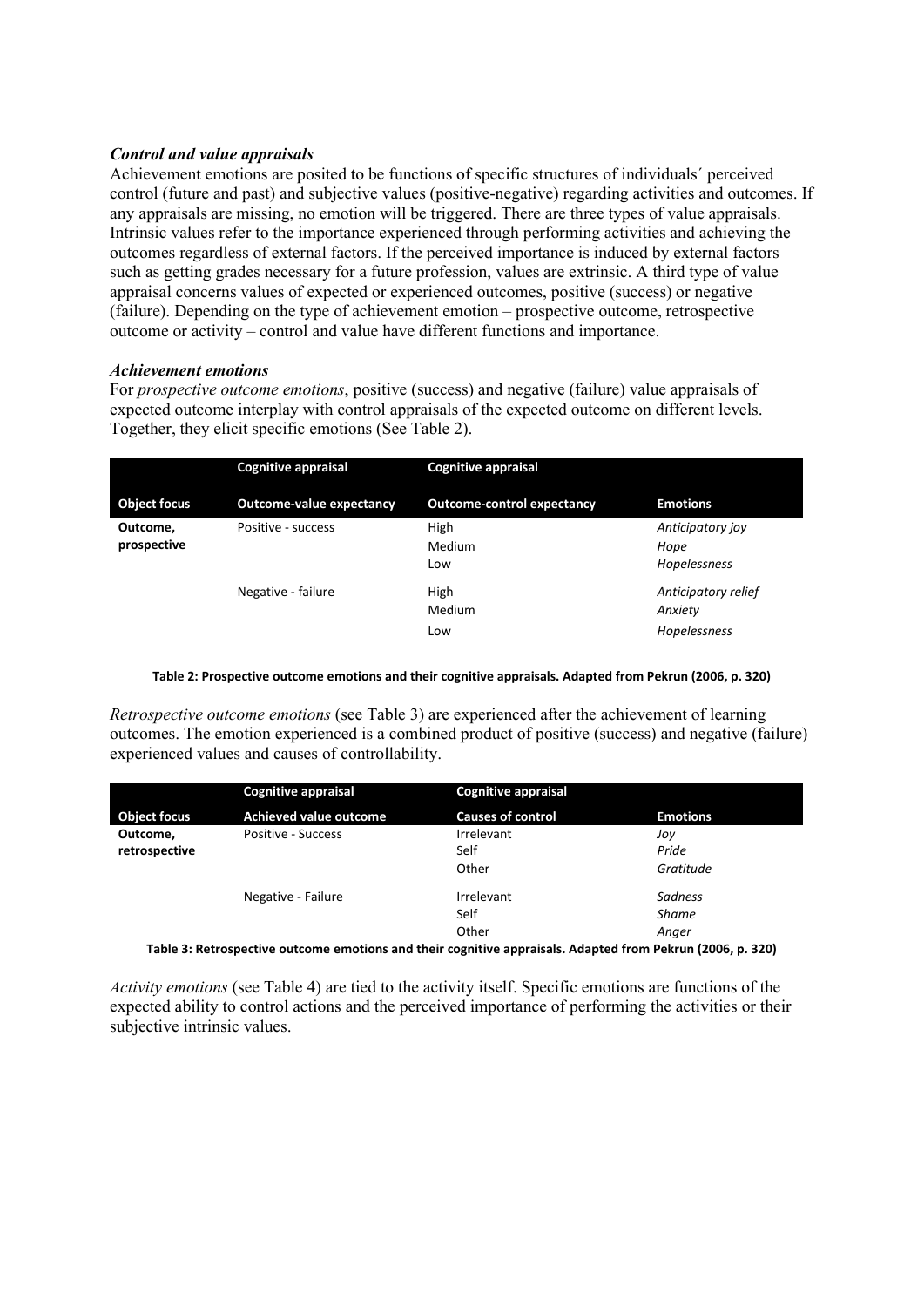|                     | <b>Cognitive appraisal</b>    | <b>Cognitive appraisal</b> |                 |
|---------------------|-------------------------------|----------------------------|-----------------|
| <b>Object focus</b> | <b>Action intrinsic value</b> | Action-control-expectancy  | <b>Emotions</b> |
| <b>Activity</b>     | Positive                      | High                       | Enjoyment       |
|                     | <b>Negative</b>               | High                       | Anaer           |
|                     | Positive/Negative             | Low                        | Frustration     |
|                     | None                          | Low                        | <b>Boredom</b>  |

**Table 4: Activity emotions and their cognitive appraisals. Adapted from Pekrun (2006, p. 320)**

## *Elements, structure and dynamics of the theory*

Figure 3 presents the structure of the theory with its elements. Besides achievement emotions and cognitive appraisals, the elements of *achievement context* and *learning and achievement* are integrated.

Although acknowledging that the social context and broader academic context impact achievement emotions, the control-value theory focuses on the proximal learning context and how it affects cognitive appraisals and achievement emotions. Course/learning design in terms of learning activities, tasks, outcomes, instructions and assessment criteria is an essential part of this context. So are formal and informal support and feedback structures from teachers, tutors, peers and others.

All elements in the theory are part of the learning and achievement process. However, the theory indicates some cognitive factors or processes in the learning and achievement element of the theory: attentional focus, motivation to learn, learning strategies and regulation of learning.

The achievement context plays a role, as it shapes and organises cognitive appraisals and achievement emotions in different ways. In turn, emotions are posited to impact learning processes that influence learning outcomes. From the reciprocal causation with feedback loops between the elements suggested in the theory (see Figure 3), it follows that the learning and achievement processes reciprocally affect emotions, appraisals and the context in a dynamic, non-linear way.

The reciprocal causation and feedback loops imply that changes in one element impact the other elements, and vice versa. For example, targeting cognitive appraisals that lead to higher perceived control by the learner results in a more pleasant achievement emotion, which affects the appraisals through feedback loops and positively impacts learning and achievement outcomes. Another implication is that emotions, although short-lived, can have an impact over a prolonged period. If a negative emotion that has a negative impact on learning is not targeted and changed (e.g., by increasing perceived control), it might result in failure to achieve learning outcomes.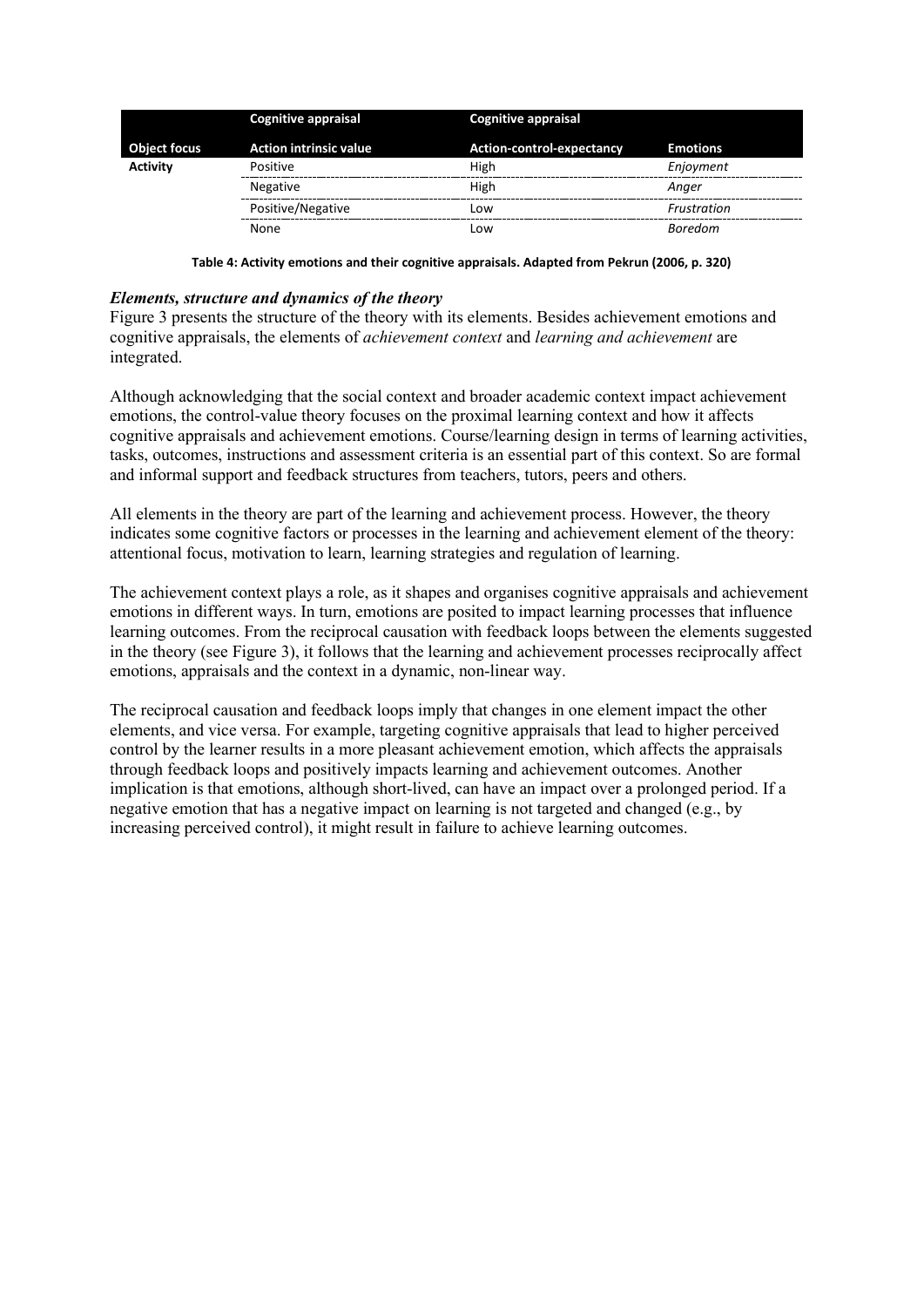

#### **Figure 3: Pekrun´s (2006, p. 328) control-value theory of achievement emotions**

### **Discussion**

In the following section, the theoretical elements and content necessary for applying the appraisal theory framework in a higher education context are discussed. Elements that explain the role of cognitive appraisals for understanding emotions in the process of learning and achieving informationseeking skills.

### *A semantic space of information-seeking emotions*

The Geneva affect label coder provides a methodological tool for identifying students´ subjective information-seeking emotional experiences, the feelings component of emotions. Expressions of information-seeking feelings can be mapped against the coder and reveal related feelings as well as their respective affect label category. Distributed over the semantic space, the characteristics of the emotion (positive-negative; calmness-arousal) are visualised and understood to recognize how they relate to each other in and between the affect label categories. Thus, the semantic space provides the possibility to identify and explore the variety of close-related information-seeking achievement emotions other than those identified in the control-value theory and, the other way around, to group and categorise similar achievement emotions with assistance of the affect label coder.

Since it is sometimes difficult to differentiate between appraisals and emotions, the semantic space also provides some concepts that could be interpreted as expressions of control, such as confidence and satisfaction or lack thereof (e.g., uncertainty and doubt). In addition, it offers some concepts that reflect appraisals of extrinsic and intrinsic value, such as interest and enthusiasm.

The goal-expectancy appraisal (conducive-obstructive) and the control appraisal (low-high) integrated in the semantic space also contribute to an appraisal theory explanation. A more nuanced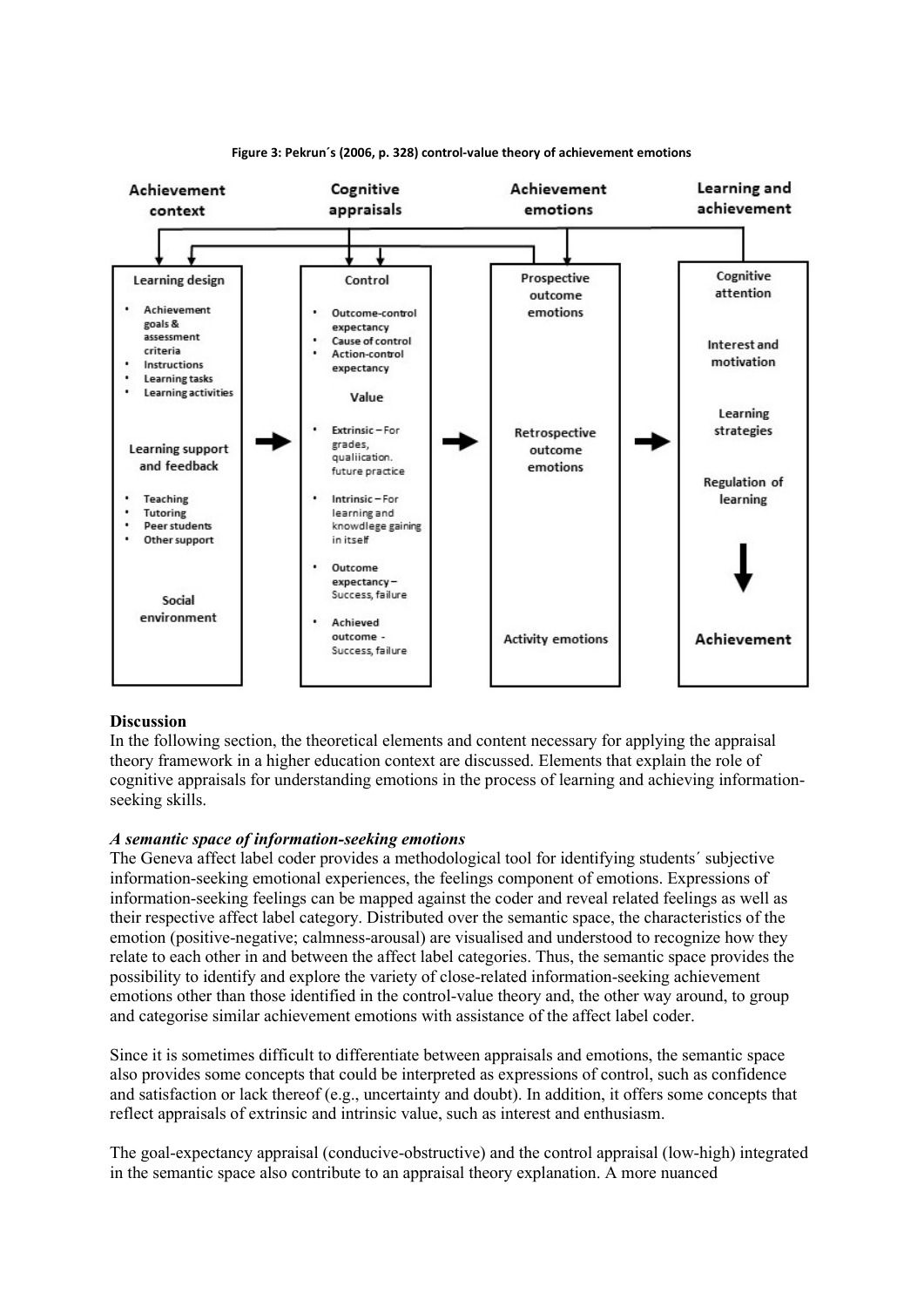understanding of the control appraisal is offered and complements the control appraisal in the controlvalue theory. For example, the semantic space tells that *anger* is determined by high-level control appraisals, which are also obstructive, and low-level control appraisals that antedate *boredom* are also conducive (or at least not very obstructive).

## *Information-seeking achievement emotions - a control-value theoretical perspective*

A basic assumption of the control-value theory is the presence of explicit learning outcomes or achievement goals. The importance of achieving explicit information-seeking skills as learning outcomes and other information literacies are fundamental for academic success and future researchinformed practices and reflected in guidelines and frameworks of information literacy learning outcomes (e.g., Bent and Stubbings, 2011; ACRL, 2016)*.* Such normative and measurable learning outcomes are necessary to elicit achievement emotions, and emotions tied to this goal with activities constitute the different types of achievement emotions.

If students are required to demonstrate the achievement of formal information-seeking skills learning outcomes (measurable and observable abilities to seek), the achievement process involves emotions in relation to achievement activities and the success or failure of achieving outcomes, *informationseeking achievement emotions*. Thus, the theory also implies that the process involves informationseeking emotions different from those where information seeking is the means for achieving other learning outcomes (as in Kuhlthau´s [1993] information search process).

*Achievement context.* Achievement goals are part of the achievement context element in the theory. In the achievement process of information-seeking skills, learning activities, tasks, instructions and assessment criteria are designed to achieve successful information-seeking skills learning outcomes. Formal and informal support and feedback structures from teachers (e.g., instruction librarians), tutors, peers and others are also an essential part of the context.

*Information-seeking achievement emotions*. The theory suggests two types of achievement emotions, determined by the focus of the emotions: activity or outcome.

In the process of achieving information-seeking skills*,* students experience *activity emotions* relative to information-seeking actions and activities with connected learning activities (e.g., documenting and managing seeking strategies, selection of sources) in specific situations. Emotions experienced in relation to future expected information-seeking skills achievement goals are *prospective outcome emotions. Retrospective outcome emotions* are experienced when emotions are directed towards achieved and assessed information-seeking skills achievement goals.

As discussed earlier, the semantic space can help identify other potentially relevant close-related information-seeking achievement emotions the control-value theory can theoretically explain. The Geneva affect label coder also enables the categorisation of emotions if needed.

*Control and value appraisals***.** The theory provides an understanding and explanation of the complex affective and cognitive meaning-making relations and processes. In an information-seeking skills achievement context, it primarily means that information-seeking achievement emotions are explained and understood by cognitive control and value appraisals.

Expected levels of control over information-seeking activities and prospective information-seeking skill outcomes are appraised on different levels (see Tables 2 and 4). Regarding retrospective achieved outcomes (see Table 3), the causes of control are appraised. While the causes of the control over retrospective achievement information-seeking emotions seem relatively easy to detect, it might be difficult to identify students' experienced level of expected controllability over actions and outcomes. Therefore, concepts to describe controllability seem necessary. However, the theory does not provide any conceptual guidance. Thus, descriptive negative (e.g., uncertainty, doubt, stress) and positive (e.g., certainty, confidence, calmness) concepts might be helpful in exploring control experiences. This can be done with the assistance of the semantic space of emotions, which provides some control appraisal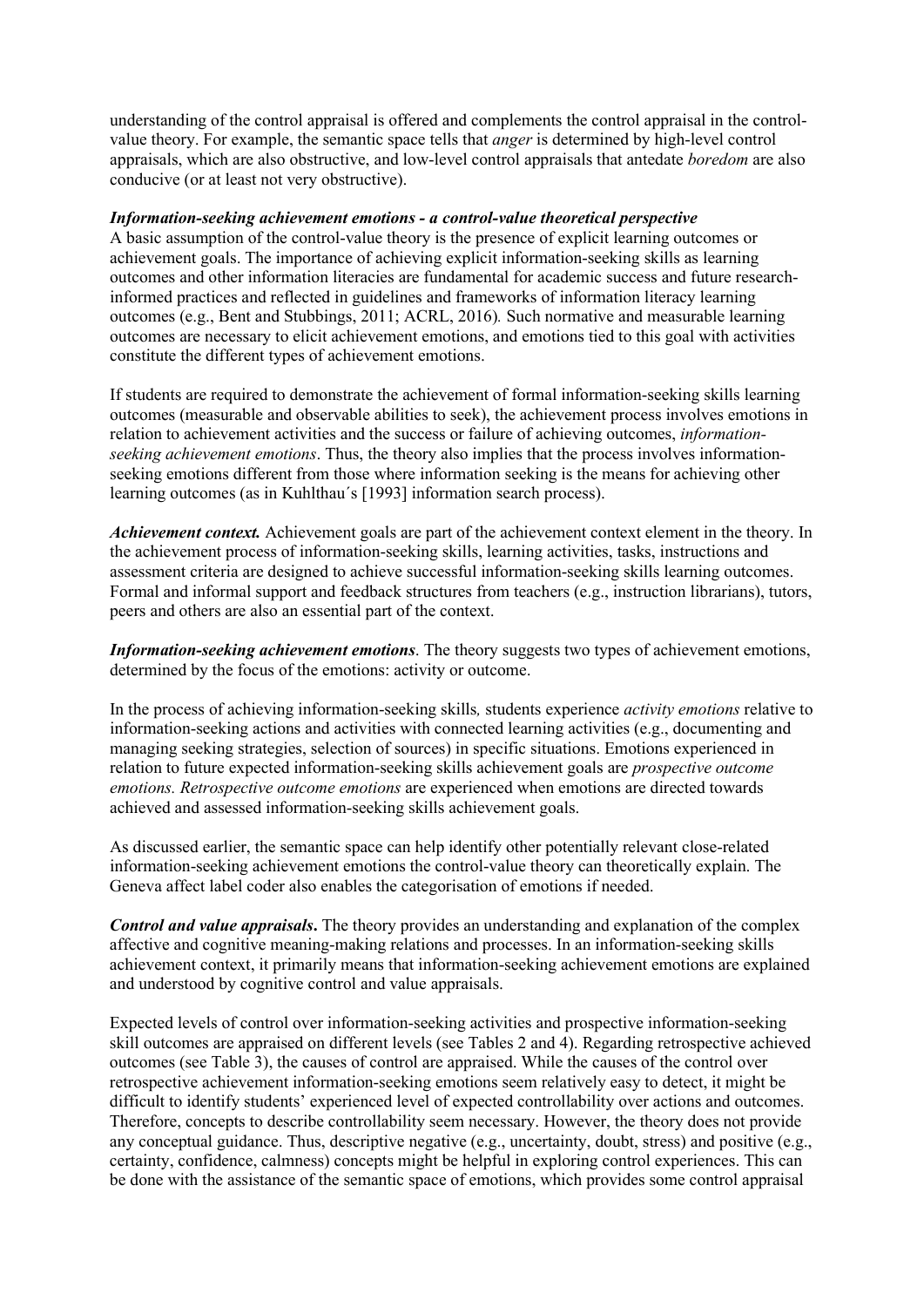concepts. The semantic space also offers, as previously indicated, a goal-expectancy appraisal dimension (conducive-obstructive). Thereby, students' experiences of control over future informationseeking activities and information-seeking skills achievement learning outcomes are given a more nuanced explanation.

In the information-seeking emotions literature, Nahl (2005; 2007) and Savolainen (2015a; 2015b) have identified appraisals of controllability, although not explicitly referring to them as such. *Uncertainty* and *time pressure* (in Nahl's [2005a; 2005b] affective load theory) are concepts identified that describe levels of controllability. Value appraisals, on the other hand, are not discussed.

Students´ perceived importance of achieving information-seeking skills learning outcomes, such as getting grades and qualification, constitute the extrinsic value appraisals. If learning and gaining knowledge of information seeking per se is valued, the intrinsic values are appraised. According to the theory (see Table 3), intrinsic values of information-seeking achievement activities are particularly relevant. Expected and achieved information-seeking skills achievement outcomes are also appraised in terms of success or failure. Unclear in the theory, and perhaps of significance, is the role of extrinsic values and how these and intrinsic values of prospective and retrospective outcomes interplay with other appraisals. The theory does not present any concepts describing value appraisals either. Students´ experiences of expected and achieved success or failure of outcomes appear rather uncomplicated to identify. Intrinsic and extrinsic value appraisals on the other hand, would benefit from conceptual direction. A reasonable interpretation would be that interests, motivation, attitudes and beliefs reflect such value appraisals. Regarding value appraisals, the semantic space of emotions also has potential to be a valuable tool for discovering value appraisal concepts.

The theory posits that information-seeking achievement emotions cannot be explained by control and value appraisals separately. The main contribution of the theory is that it offers a deep understanding of the complexity of information-seeking emotions in a learning and achievement context by suggesting that certain relations between control and value appraisals elicit specific informationseeking achievement emotions. For example, students experience different information-seeking achievement emotions when expecting the success of achieving information-seeking skills as learning outcomes depending on the experienced level of control (e.g., low-hopelessness, high-anticipatory joy).

# *Elements, structure and dynamics*

Information-seeking achievement emotions cannot be understood if isolated in themselves. The information-seeking skills achievement context shapes cognitive appraisals and information-seeking achievement emotions, which, in turn, impact learning processes and outcomes. Through iterative processes with reciprocal causation and feedback loops (see Figure 3), the theory implies that all elements affect and are affected by the other elements. Thus, negative information-seeking achievement emotions that negatively impact learning and achievement outcomes can be changed by targeting the cognitive appraisals that elicit them and/or other elements in the theory.

### **Conclusions**

The framework - the semantic space of emotions and the control-value theory of achievement emotions - has potential to be an appropriate tool for analysing the cognitive appraisals and information-seeking emotions of higher education students in the process of learning and achieving information-seeking skills.

### **Acknowledgement**

I would like to thank the anonymous reviewers for their valuable and constructive feedback.

## **About the author**

**Claes Dahlqvist** is a doctoral student at the department of Information Studies at Åbo Akademi University, Finland. He also works as an instruction librarian at the department of Library and Higher Education Development at Kristianstad University, Sweden. His research interests are focused on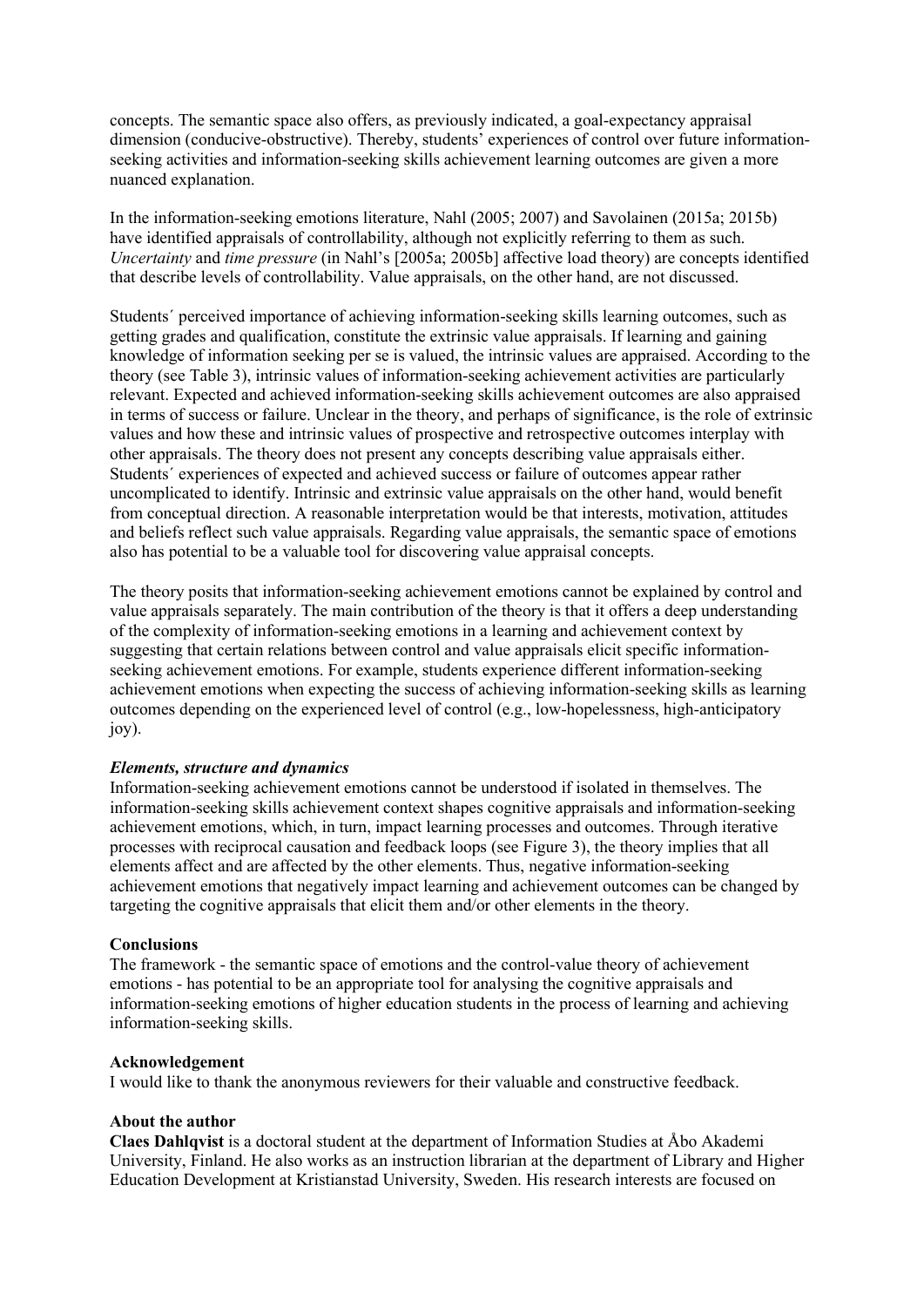affective information-seeking behaviours, particularly emotions, in the process of achieving information-seeking skills. He can be contacted at claes.dahlqvist@abo.fi or claes.dahlqvist@hkr.se.

.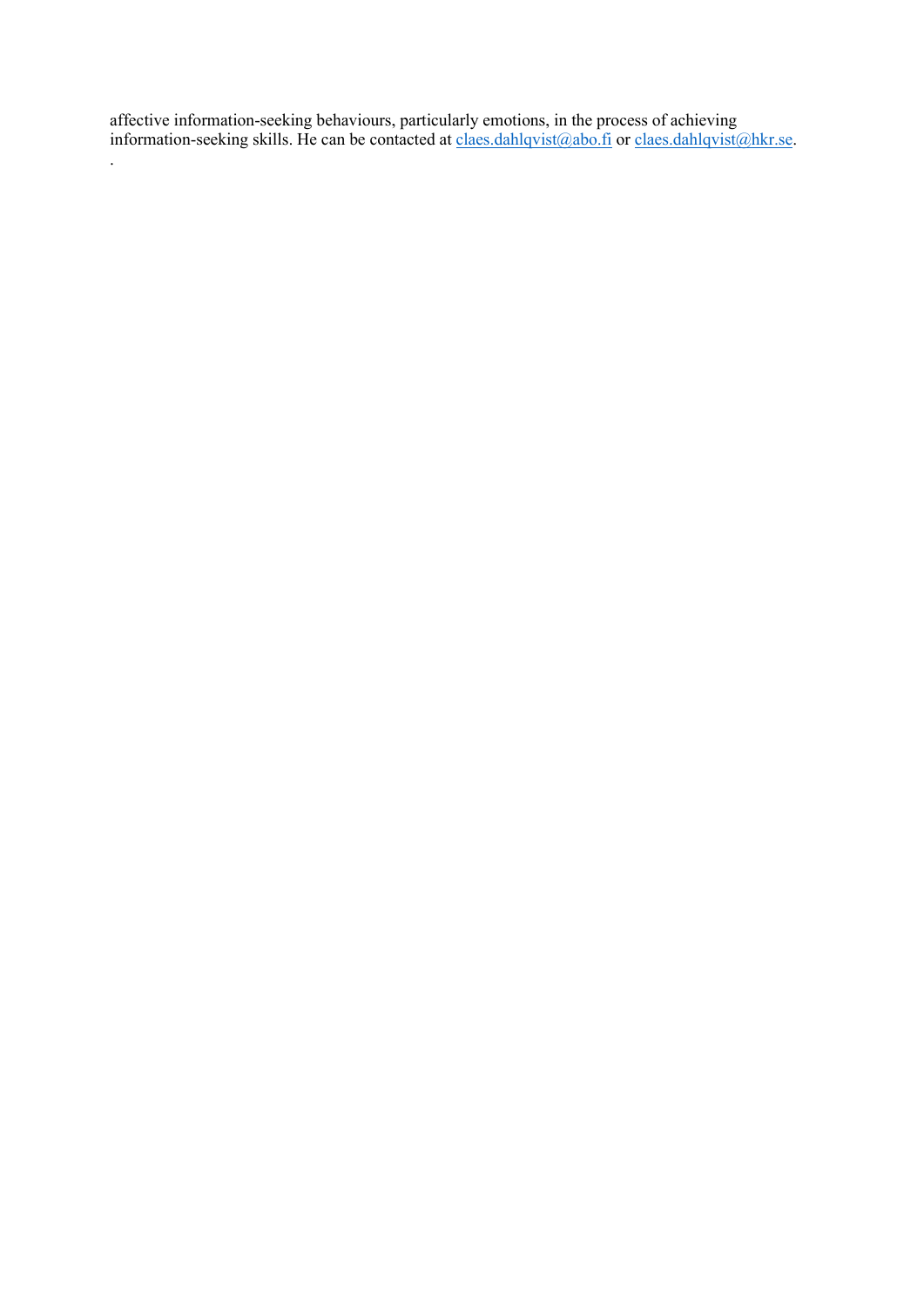## **References**

- Association of College & Research Libraries. (2016). *Framework for Information Literacy for Higher Education*. Retrieved from [http://hdl.handle.net/10150/105645.](http://hdl.handle.net/10150/105645)
- Bent, M., & Stubbings, R. (2011). The SCONUL Seven Pillars of Information Literacy: Core Model.
- Case, D. O., & Given, L. M. (2016). *Looking for information: A survey of research on information seeking, needs, and behavior*. Bingley: Emerald.
- Dahlqvist, C. (2021a). Information-seeking behaviours of teacher students: a systematic review of qualitative methods literature [Review]. *Education for Information*, *37*(3), 287-313. https://doi.org/10.3233/efi-200448
- Dahlqvist, C. (2021b). Information-seeking behaviours of teacher students: a systematic review of quantitative methods literature [Review]. *Education for Information*, *37*(3), 259-285. https://doi.org/10.3233/efi-200400
- Ellsworth, P.C. & Scherer, K.R. (2003). Appraisal process in emotion. In: R.J. Davidson, K.R. Scherer & H.H. Goldsmith (Eds.), Handbook of affective sciences (pp. xii-xvii). Oxford: Oxford University Press.
- Krakowska, M. (2020). Affective factors in human information behavior: a conceptual analysis of interdisciplinary research on information behavior. *Zagadnienia Informacji Naukowej– Studia Informacyjne*, *58*(1A (115A)), 75-95.
- Kuhlthau, C. C. (1993). *Seeking meaning: a process approach to library and information services*. Ablex.
- Lazarus, R. S., & Smith, C. A. (1988). Knowledge and appraisal in the cognition—emotion relationship. *Cognition & Emotion*, *2*(4), 281-300.
- Limberg, L., Sundin, O., & Talja, S. (2012). Three theoretical perspectives on information literacy. *Human IT: Journal for Information Technology Studies as a Human Science,* 11(2).
- Linnenbrink, E. A., & Pintrich, P. R. (2002). Achievement goal theory and affect: an asymmetrical bidirectional model. *Educational Psychologist*, *37*(2), 69-78. https://doi.org/10.1207/s15326985ep3702\_2
- Lloyd, A. (2017). Information literacy and literacies of information: A mid-range theory and model. *Journal of Information Literacy*, 11(1). https://doi.org/10.11645/11.1.2185
- Lopatovska, I., & Arapakis, I. (2011). Theories, methods and current research on emotions in library and information science, information retrieval and human–computer interaction. *Information Processing & Management*, *47*(4), 575-592.
- Nahl, D. (2005a). Affective and cognitive information behavior: Interaction effects in Internet use. *Proceedings of the American Society for Information Science and Technology,* 42(1).
- Nahl, D. (2005b). Affective load. In K. E. Fisher, S. Erdelez, & L. McKechnie (Eds.), *Theories of information behavior* (pp. 39-43). Information Today.
- Nahl, D. (2007a). The centrality of the affective in information behaviours. In: Nahl, D. & Bilal, D. (red.) (2007). *Information and emotion: the emergent affective paradigm in information behavior research and theory* (pp. 3-37). Medford, N. J.: publ. for the American Society for Information Science and Technology by Information Today, Inc.
- Nahl, D. (2007b). Social–biological information technology: an integrated conceptual framework. *Journal of the American Society for Information Science and Technology*, *58*(13), 2021- 2046.
- Pekrun, R. (2006). The control-value theory of achievement emotions: assumptions, corollaries, and implications for educational research and practice. *Educational Psychology Review*, 18(4), 315-341.
- Pekrun, R. (2019). Inquiry on emotions in higher education: progress and open problems. *Studies in Higher Education*, *44*(10), 1806-1811.
- Pekrun, R., Frenzel, A. C., Goetz, T., & Perry, R. P. (2007). Chapter 2 The control-value theory of achievement emotions: an integrative approach to emotions in education. In P. A. Schutz & R. Pekrun (Eds.), *Emotion in education* (pp. 13-36). Academic Press. https://doi.org/10.1016/B978-012372545-5/50003-4
- Pekrun, R., & Linnenbrink-Garcia, L. (Eds.). (2014a*). International handbook of emotions in education*. Routledge.